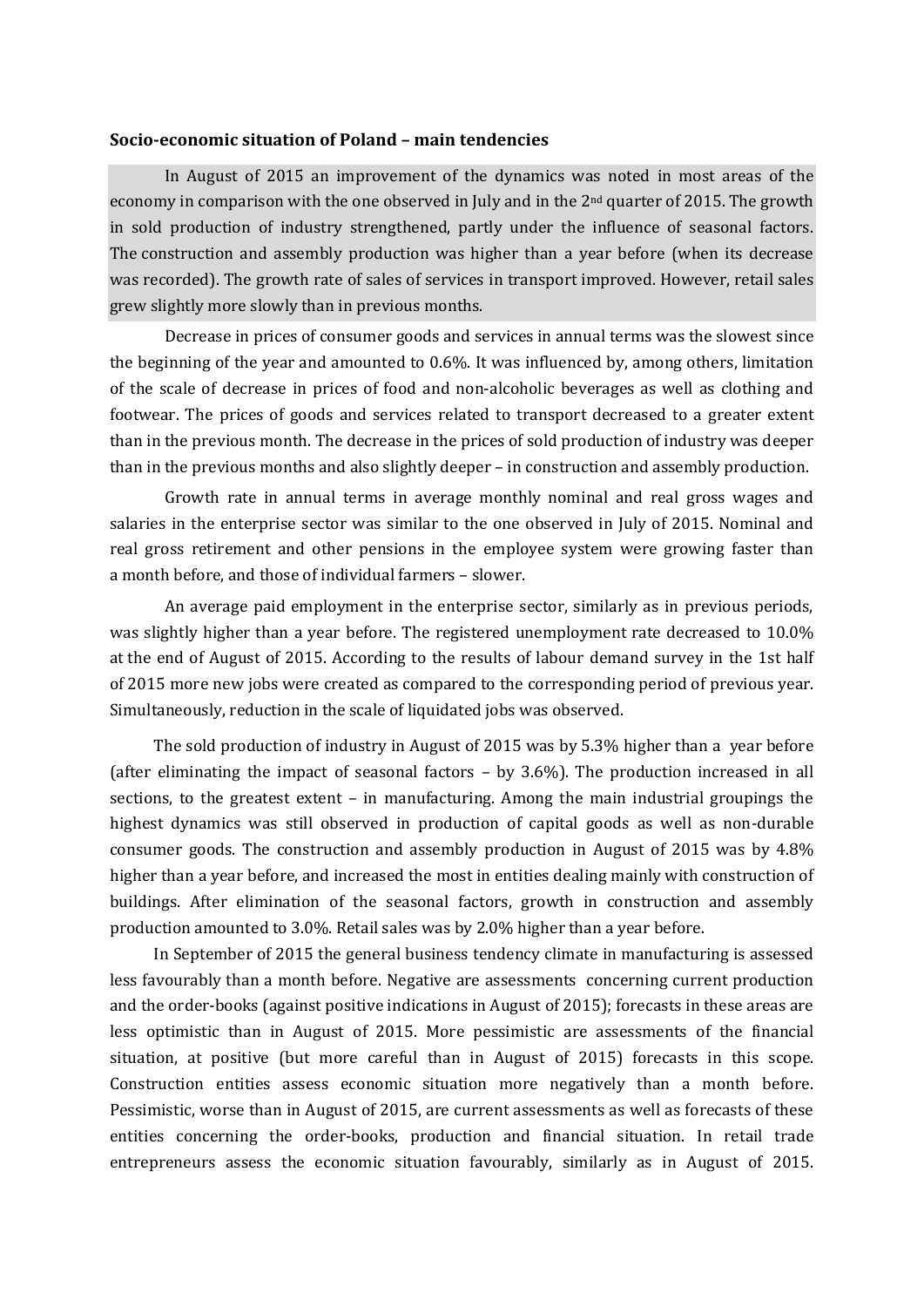Positive forecasts of demand for goods as well as current assessments and predictions concerning sales are more careful. Diagnoses and forecasts of the financial situation are worsening.

In August of 2015 on the agricultural market the procurement prices of most basic agricultural products (except for prices of wheat and potatoes) were below the level from the corresponding period of the previous year. The preliminary results of the June's survey indicate a decrease in annual terms in pigs livestock and growth – in cattle livestock. The persistent drought had an unfavourable impact on the production situation in agriculture. According to the preliminary estimates of the main agricultural and horticultural crops, this year's crops of beets, potatoes and rape and turnip rape will be much lower as compared to the previous year. It is estimated that also the production of ground vegetables, basic cereals as well as bush and tree fruits will be lower.

In the period of January-July of 2015 in the foreign trade turnover a higher growth in exports in annual terms than in imports was recorded. The total balance of turnover was positive against a negative one a year before. The exchange with developed countries (including EU countries) and with developing countries increased. Significant weakening of trade with Russia and Ukraine influenced a deep decrease in trade with Central and Eastern European countries. In the 1<sup>st</sup> half of 2015 the terms of trade index in total reached a favourable level and amounted to 101.0 (against 103.5 a year before).

In the period of eight months of 2015 the State Budget revenue amounted to PLN 187.2 bn, and expenditure – PLN 213.1 bn, i.e. accordingly 63.0% and 62.1% of the amount assumed in the Budget Act for 2015. A deficit of PLN 25.9 bn was recorded, which accounted for 56.1% of the plan.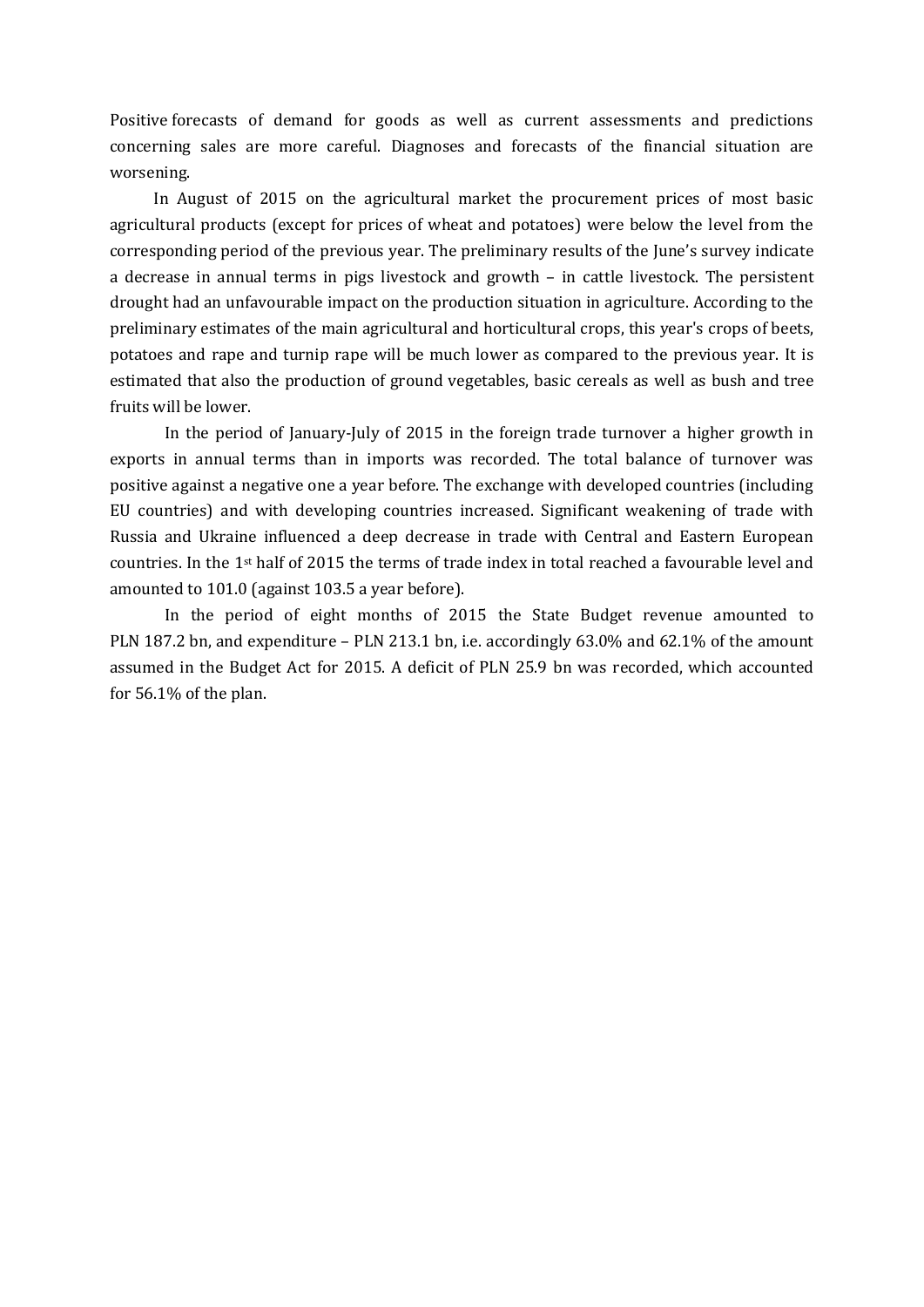| Specification                                                                                    |    |         |              |         |         |         |         |         |             |                 |         |         |         |
|--------------------------------------------------------------------------------------------------|----|---------|--------------|---------|---------|---------|---------|---------|-------------|-----------------|---------|---------|---------|
| $a - 2014$                                                                                       |    | -1      | $\mathbf{I}$ | Ш       | IV      | V       | VI      | VII     | <b>VIII</b> | IX              | X       | XI      | XII     |
| $b - 2015$                                                                                       |    |         |              |         |         |         |         |         |             |                 |         |         |         |
|                                                                                                  |    | 5506    | 5508         | 5515    | 5515    | 5515    | 5526    | 5531    | 5535        | 5537            | 5545    | 5551    | 5549    |
|                                                                                                  | b  | 5573    | 5573         | 5576    | 5575    | 5577    | 5578    | 5583    | 5588        |                 |         |         |         |
|                                                                                                  |    | 2261    | 2256         | 2182    | 2079    | 1987    | 1913    | 1879    | 1853        | 1822            | 1785    | 1800    | 1825    |
|                                                                                                  | b  | 1919    | 1919         | 1861    | 1782    | 1702    | 1622    | 1586    | 1564        |                 |         |         |         |
|                                                                                                  |    | 13,9    | 13,9         | 13,5    | 13,0    | 12,5    | 12,0    | 11,8    | 11,7        | 11,5            | 11,3    | 11,4    | 11,5    |
|                                                                                                  | b  | 12,0    | 12,0         | 11,7    | 11,2    | 10,8    | 10,3    | 10,1    | 10,0        |                 |         |         |         |
| Average monthly nominal gross wage and salary in the enterprise sector <sup>1</sup> :            |    |         |              |         |         |         |         |         |             |                 |         |         |         |
|                                                                                                  |    |         | 3856,56      | 4017,75 | 3976,80 | 3878,31 | 3943,01 | 3964,91 |             | 3893,23 3900,49 | 3980,92 | 4004,80 | 4379,26 |
|                                                                                                  | b  | 3942,78 | 3981,75      | 4214,14 | 4123,26 | 4002,16 | 4039,70 | 4095,26 | 4024,95     |                 |         |         |         |
|                                                                                                  | a  | 90,1    | 101,3        | 104,2   | 99,0    | 97,5    | 101,7   | 100,6   | 98,2        | 100,2           | 102,1   | 100,6   | 109,4   |
|                                                                                                  | h  | 90,0    | 101,0        | 105,8   | 97,8    | 97,1    | 100,9   | 101,4   | 98,3        |                 |         |         |         |
|                                                                                                  |    | 103,4   | 104,0        | 104,8   | 103,8   | 104,8   | 103,5   | 103,5   | 103,5       | 103,4           | 103,8   | 102,7   | 103,7   |
|                                                                                                  |    | 103,6   | 103,2        | 104,9   | 103,7   | 103,2   | 102,5   | 103,3   | 103,4       |                 |         |         |         |
| Average monthly real gross wage and salary in the enterprise sector <sup>1</sup> — corresponding |    |         |              |         |         |         |         |         |             |                 |         |         |         |
|                                                                                                  | a  | 103,0   | 103,3        | 104,2   | 103,5   | 104,6   | 103,2   | 103,6   | 103,7       | 103,7           | 104,3   | 103,2   | 104,7   |
|                                                                                                  | h  | 105,2   | 105,0        | 106,6   | 104,9   | 104,1   | 103,4   | 104,1   | 104,1       |                 |         |         |         |
| Average monthly real gross retirement pay and pension:                                           |    |         |              |         |         |         |         |         |             |                 |         |         |         |
| from non-agricultural social security system                                                     |    |         |              |         |         |         |         |         |             |                 |         |         |         |
|                                                                                                  |    | 103,9   | 104,3        | 102,1   | 103,2   | 103,6   | 103,4   | 104,2   | 103,7       | 103,7           | 103,7   | 103,9   | 104,2   |
|                                                                                                  |    | 104,5   | 104,6        | 104,8   | 103,3   | 103,1   | 102,8   | 103,1   | 103,4       |                 |         |         |         |
| of farmers                                                                                       |    |         |              |         |         |         |         |         |             |                 |         |         |         |
|                                                                                                  |    | 103,8   | 103,8        | 100,8   | 101,0   | 101,2   | 101,3   | 101,7   | 101,9       | 101,9           | 102,0   | 102,4   | 102,9   |
|                                                                                                  |    | 102,8   | 103,2        | 104,9   | 104,5   | 105,5   | 104,4   | 103,6   | 103,1       |                 |         |         |         |
| Price indices of consumer goods and services:                                                    |    |         |              |         |         |         |         |         |             |                 |         |         |         |
|                                                                                                  |    | 100,1   | 100,1        | 100,1   | 100,0   | 99,9    | 100,0   | 99,8    | 99,6        | 100,0           | 100,0   | 99,8    | 99,7    |
|                                                                                                  |    | 99,8    | 99,9         | 100,2   | 100,4   | 100,0   | 100,0   | 99,9    | 99,6        |                 |         |         |         |
|                                                                                                  |    | 100,5   | 100,7        | 100,7   | 100,3   | 100,2   | 100,3   | 99,8    | 99,7        | 99,7            | 99,4    | 99,4    | 99,0    |
|                                                                                                  |    | 98,6    | 98,4         | 98,5    | 98,9    | 99,1    | 99,2    | 99,3    | 99,4        |                 |         |         |         |
|                                                                                                  |    | 100,1   | 100,2        | 100,3   | 100,2   | 100,1   | 100,1   | 99,9    | 99,5        | 99.4            | 99,5    | 99,2    | 99,0    |
|                                                                                                  |    | 99,8    | 99,6         | 99,8    | 100,3   | 100,3   | 100,3   | 100,2   | 99,9        |                 |         |         |         |
| Price indices of sold production of industry:                                                    |    |         |              |         |         |         |         |         |             |                 |         |         |         |
|                                                                                                  |    | 100,0   | 99,9         | 99,8    | 99,8    | 99,8    | 99,9    | 99,9    | 100,3       | 100,0           | 99,6    | 99,5    | 98,8    |
|                                                                                                  | b  | 99.9    | 99,9         | 100,1   | 99,6    | 100,4   | 100,6   | 99,6    | 99,3        |                 |         |         |         |
|                                                                                                  | a  | 99,0    | 98,6         | 98,7    | 99,3    | 99,0    | 98,2    | 97,9    | 98,5        | 98,4            | 98,7    | 98,4    | 97,3    |
|                                                                                                  | b  | 97,2    | 97,2         | 97,5    | 97,3    | 97,9    | 98,6    | 98,2    | 97,3        |                 |         |         |         |
| Price indices of construction and assembly production:                                           |    |         |              |         |         |         |         |         |             |                 |         |         |         |
|                                                                                                  | a  | 99,8    | 99,8         | 99,9    | 99,9    | 100,0   | 100,0   | 100,0   | 100,0       | 100,0           | 100,0   | 99,9    | 99,9    |
|                                                                                                  | b  | 99,9    | 99,9         | 100,0   | 100,0   | 99,9    | 100,0   | 99,9    | 99,9        |                 |         |         |         |
|                                                                                                  | -a | 98,3    | 98,4         | 98,5    | 98,5    | 98,6    | 98,7    | 98,8    | 99,1        | 99,2            | 99,3    | 99,4    | 99,2    |
|                                                                                                  | b  | 99,5    | 99,6         | 99,7    | 99,7    | 99,7    | 99,6    | 99,6    | 99,4        |                 |         |         |         |

*1* Data concern economic entities employing more than 9 persons.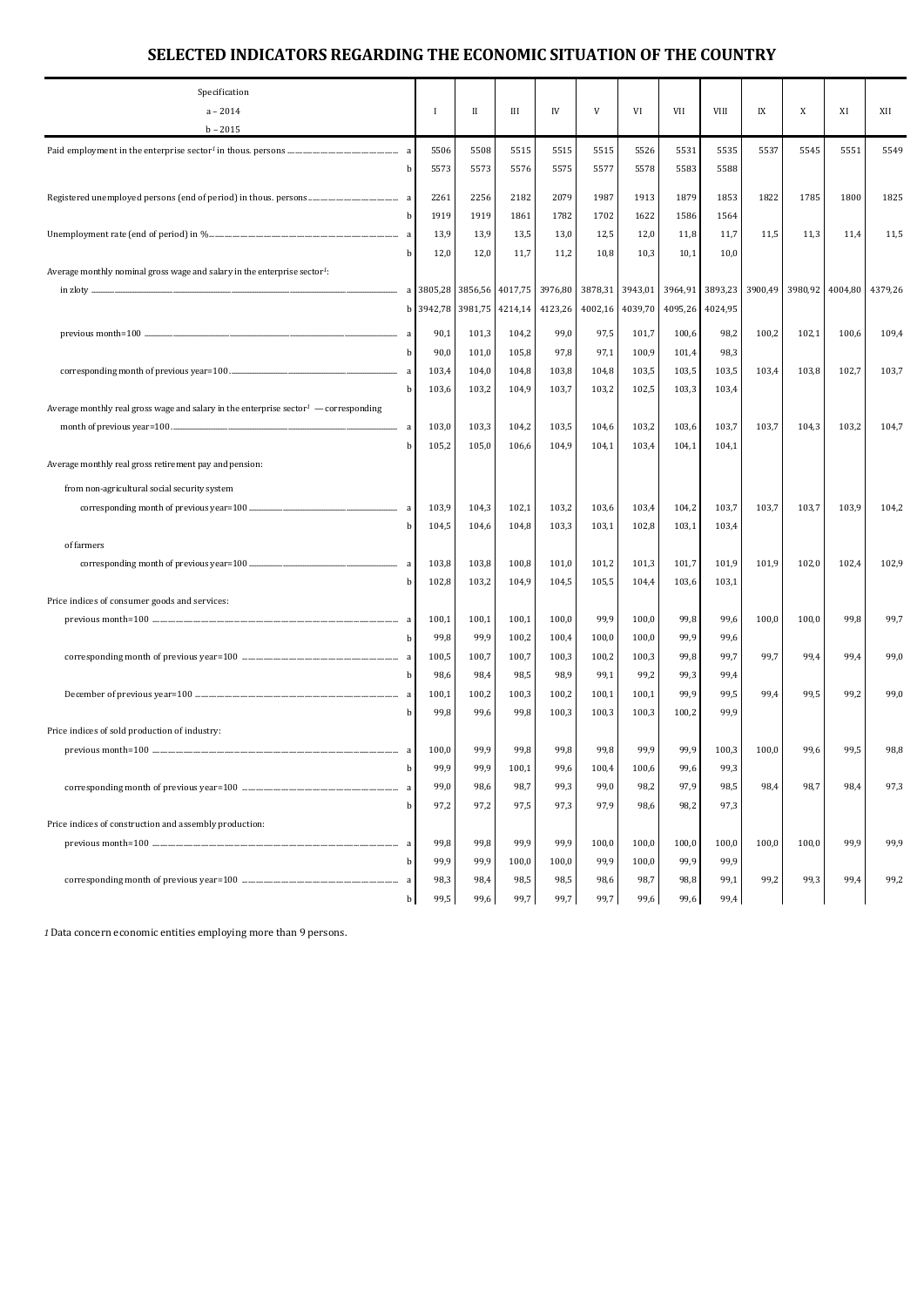|                                                                           |           |              |            |            |            |            |            |            |            |              |          | (cont.)    |
|---------------------------------------------------------------------------|-----------|--------------|------------|------------|------------|------------|------------|------------|------------|--------------|----------|------------|
| Specification                                                             |           |              |            |            |            |            |            |            |            |              |          |            |
| $a - 2014$                                                                | $\bf{I}$  | $\mathbf{I}$ | Ш          | ${\rm IV}$ | V          | VI         | VII        | VIII       | IX         | $\mathbf{X}$ | XI       | XII        |
| $b - 2015$                                                                |           |              |            |            |            |            |            |            |            |              |          |            |
| Sold production of industry <sup>1</sup> (constant prices <sup>2</sup> ): |           |              |            |            |            |            |            |            |            |              |          |            |
| a                                                                         | 103,0     | 98,2         | 109,4      | 97,8       | 98,3       | 100,0      | 102,1      | 91,5       | 116,5      | 103,6        | 92,5     | 97,4       |
| b                                                                         | 96,8      | 101,4        | 113,4      | 92,0       | 98,6       | 104,6      | 98,7       | 92,9       |            |              |          |            |
| corresponding month of previous year=100  a                               | 104,2     | 105,3        | 105,5      | 105,5      | 104,4      | 101,8      | 102,4      | 98,1       | 104,2      | 101,7        | 100,3    | 108,1      |
| h                                                                         | 101,6     | 105,0        | 108,8      | 102,4      | 102,8      | 107,4      | 103,8      | 105,3      |            |              |          |            |
| Construction and assembly production (constant                            |           |              |            |            |            |            |            |            |            |              |          |            |
| prices <sup>2</sup> ):                                                    |           |              |            |            |            |            |            |            |            |              |          |            |
| a                                                                         | 36,0      | 118,7        | 124,2      | 103,2      | 114,0      | 116,8      | 100,9      | 94,6       | 119,8      | 107,2        | 90,6     | 129,6      |
|                                                                           | 34,8      | 116,7        | 128,2      | 108,7      | 106,4      | 112,5      | 103,4      | 99,2       |            |              |          |            |
| corresponding month of previous year=100  a                               | 96,1      | 114,4        | 117,4      | 112,2      | 110,0      | 108,0      | 101,1      | 96,4       | 105,6      | 99,0         | 98,4     | 105,0      |
| b                                                                         | 101,3     | 99,7         | 102,9      | 108,5      | 101,3      | 97,5       | 99,9       | 104,8      |            |              |          |            |
| Dwellings completed (from the beginning of year). a                       | 12511     | 24973        | 35562      | 47208      | 56101      | 66418      | 79677      | 88821      | 100142     | 114866       | 127871   | 143166     |
| h                                                                         | 11629     | 21122        | 31704      | 42148      | 52667      | 63979      | 76350      | 87872      |            |              |          |            |
| Retail sales of commodities <sup>1</sup> (constant prices <sup>3</sup> ): |           |              |            |            |            |            |            |            |            |              |          |            |
| a                                                                         | 78,7      | 99,5         | 112,5      | 102,3      | 97,5       | 99,2       | 105,2      | 99,6       | 99,0       | 104,0        | 92,1     | 120,1      |
| b                                                                         | 78,0      | 98,4         | 117,1      | 97,4       | 100,5      | 101,0      | 102,2      | 98,2       |            |              |          |            |
| corresponding month of previous year=100  a                               | 104,8     | 107,0        | 103,3      | 108,9      | 104,3      | 101,8      | 103,1      | 102,8      | 103,0      | 103,7        | 101,4    | 104,0      |
| b                                                                         | 103,6     | 102,4        | 106,6      | 101,5      | 104,7      | 106,6      | 103,5      | 102,0      |            |              |          |            |
| State budget balance - from the beginning of year (in                     |           |              |            |            |            |            |            |            |            |              |          |            |
|                                                                           | $-2601,1$ | $-11718,2$   | $-17491,0$ | $-21179,9$ | $-22362,6$ | $-25298,6$ | $-26403,2$ | $-24603,5$ | $-22444,6$ | $-27233,2$   | 24790,7  | $-28976,8$ |
| h                                                                         | $-586,9$  | $-11324,0$   | $-16660,1$ | $-16693,1$ | $-19631,1$ | $-26139,8$ | $-26591,6$ | $-25860,4$ |            |              |          |            |
| Average exchange rates in zl - National Bank of                           |           |              |            |            |            |            |            |            |            |              |          |            |
| Poland:                                                                   |           |              |            |            |            |            |            |            |            |              |          |            |
| a                                                                         | 306,50    | 306,13       | 303,78     | 302,93     | 304,15     | 304,25     | 305,98     | 314,82     | 324,75     | 331,52       | 337,77   | 342,87     |
| b                                                                         | 367,39    | 367,66       | 381,38     | 373,47     | 365,20     | 371,03     | 377,34     | 376,85     |            |              |          |            |
|                                                                           |           |              |            |            |            |            |            |            |            |              |          |            |
| a                                                                         | 417,76    | 417,86       | 419,72     | 418,41     | 417,90     | 413,69     | 414,47     | 419,32     | 419,01     | 420,50       | 421,15   | 422,33     |
| b                                                                         | 427,97    | 417,76       | 412,78     | 402,91     | 407,83     | 415,97     | 415,40     | 419,36     |            |              |          |            |
| a                                                                         | 339,35    | 342,05       | 344,71     | 343,17     | 342,44     | 339,65     | 341,14     | 346,02     | 346,95     | 348,14       | 350,11   | 351,23     |
| b                                                                         | 392,73    | 393,22       | 389,12     | 388,12     | 392,11     | 398,17     | 396,27     | 389,29     |            |              |          |            |
| Foreign trade <sup>4</sup> in mln zl:                                     |           |              |            |            |            |            |            |            |            |              |          |            |
| a                                                                         | 56030,8   | 54454,7      | 58898,1    | 59029,0    | 56910,6    | 56521,4    | 57391,5    | 50637,4    | 62470,7    | 65554,3      | 61273,5  | 54299,6    |
| h                                                                         | 58637,4   | 59621,1      | 65430,8    | 60146,2    | 59464,2    | 62416,2    | 57074,4    |            |            |              |          |            |
|                                                                           |           |              |            |            |            |            |            |            |            |              |          |            |
| a                                                                         | 56454,5   | 55023,8      | 59925,7    | 58365,2    | 59027,7    | 57100,5    | 59524,5    | 52454,2    | 61593,1    | 66345,8      | 62043,8  | 56708,7    |
| b                                                                         | 56546,9   | 56733,4      | 63486,5    | 60302,3    | 56346,6    | 61137,7    | 60162,7    |            |            |              |          |            |
| balance<br><sub>a</sub>                                                   | $-423,7$  | $-569,1$     | $-1027,6$  | 663,8      | $-2117,1$  | $-579,1$   | $-2133,0$  | $-1816,8$  | 877,6      | $-791,5$     | $-770,3$ | $-2409,1$  |
| b                                                                         | 2090,5    | 2887,7       | 1944,3     | $-156,1$   | 3117,6     | 1278,5     | $-3088,3$  |            |            |              |          |            |

*1* Data concern economic entities employing more than 9 persons. *2* The average current prices from 2010. *3* The current prices from the period preceding the surveyed period. 4 For 2015 - preliminary data.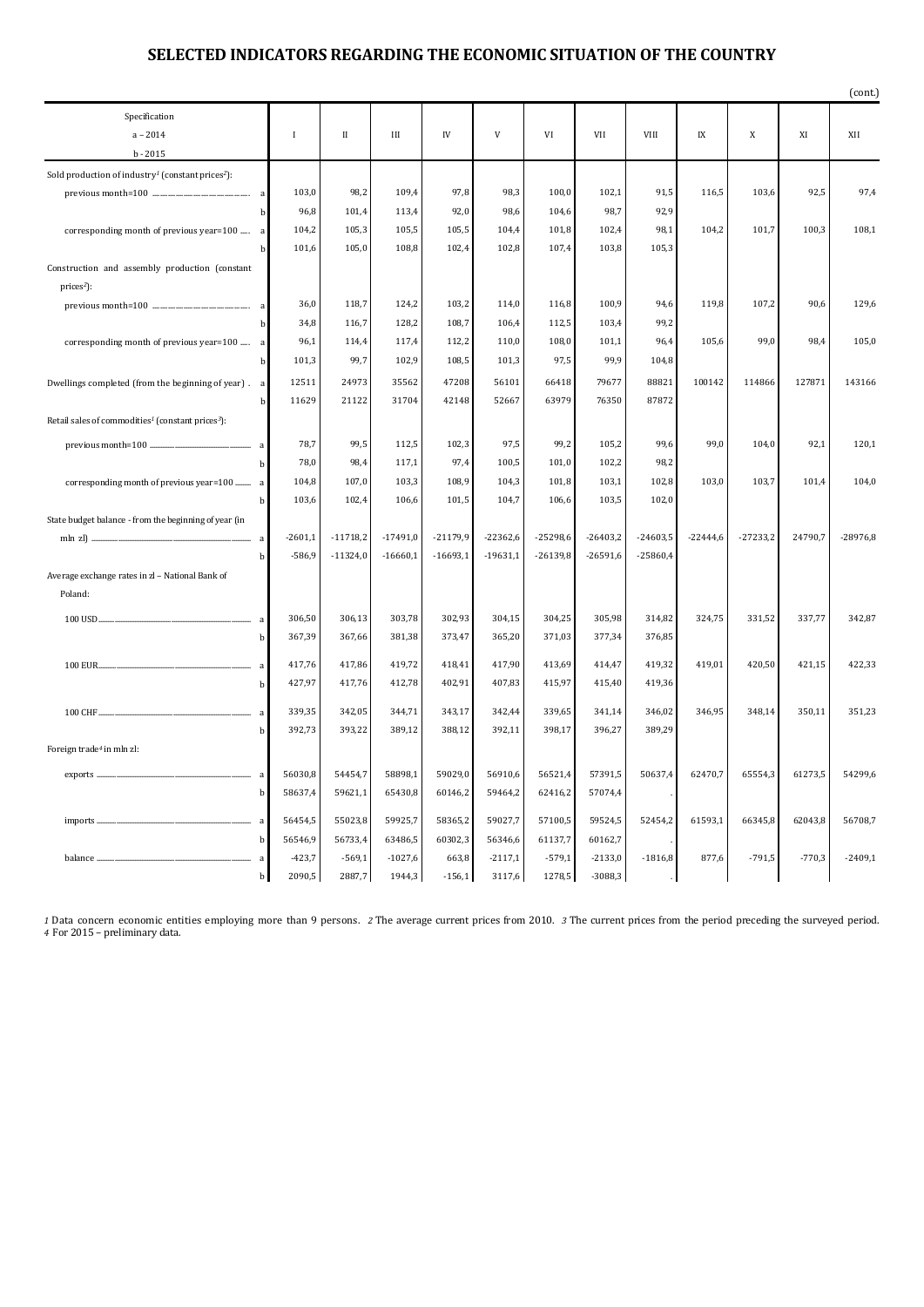| Specification<br>$a - 2014$                                                                | Ι.           | П       | Ш       | IV      | V       | VI      | VII     | VIII            | IX      | X       | XI    | XII             |
|--------------------------------------------------------------------------------------------|--------------|---------|---------|---------|---------|---------|---------|-----------------|---------|---------|-------|-----------------|
| $b - 2015$                                                                                 |              |         |         |         |         |         |         |                 |         |         |       |                 |
|                                                                                            | 5506         | 5508    | 5515    | 5515    | 5515    | 5526    | 5531    | 5535            | 5537    | 5545    | 5551  | 5549            |
|                                                                                            | 5573<br>b    | 5573    | 5576    | 5575    | 5577    | 5578    | 5583    | 5588            |         |         |       |                 |
|                                                                                            | 2261         | 2256    | 2182    | 2079    | 1987    | 1913    | 1879    | 1853            | 1822    | 1785    | 1800  | 1825            |
|                                                                                            | 1919<br>b    | 1919    | 1861    | 1782    | 1702    | 1622    | 1586    | 1564            |         |         |       |                 |
|                                                                                            | 13,9         | 13,9    | 13,5    | 13,0    | 12,5    | 12,0    | 11,8    | 11,7            | 11,5    | 11,3    | 11,4  | 11,5            |
|                                                                                            | 12,0<br>b    | 12,0    | 11,7    | 11,2    | 10,8    | 10,3    | 10,1    | 10,0            |         |         |       |                 |
| Average monthly nominal gross wage and salary in the enterprise sector <sup>1</sup> :      |              |         |         |         |         |         |         |                 |         |         |       |                 |
| in zloty                                                                                   |              | 3856,56 | 4017,75 | 3976,80 | 3878,31 | 3943,01 |         | 3964,91 3893,23 | 3900,49 | 3980,92 |       | 4004,80 4379,26 |
|                                                                                            | 3942,78<br>b | 3981,75 | 4214,14 | 4123,26 | 4002,16 | 4039,70 | 4095,26 | 4024,95         |         |         |       |                 |
|                                                                                            |              |         |         |         |         |         |         |                 |         |         |       |                 |
|                                                                                            | 90,1<br>a    | 101,3   | 104,2   | 99,0    | 97,5    | 101,7   | 100,6   | 98,2            | 100,2   | 102,1   | 100,6 | 109,4           |
|                                                                                            | 90,0         | 101,0   | 105,8   | 97,8    | 97,1    | 100,9   | 101,4   | 98,3            |         |         |       |                 |
| a                                                                                          | 103,4        | 104,0   | 104,8   | 103,8   | 104,8   | 103,5   | 103,5   | 103,5           | 103,4   | 103,8   | 102,7 | 103,7           |
|                                                                                            | 103,6        | 103,2   | 104,9   | 103,7   | 103,2   | 102,5   | 103,3   | 103,4           |         |         |       |                 |
| Average monthly real gross wage and salary in the enterprise sector $\ell$ — corresponding |              |         |         |         |         |         |         |                 |         |         |       |                 |
|                                                                                            | 103,0<br>a   | 103,3   | 104,2   | 103,5   | 104,6   | 103,2   | 103,6   | 103,7           | 103,7   | 104,3   | 103,2 | 104,7           |
|                                                                                            | 105,2<br>h   | 105,0   | 106,6   | 104,9   | 104,1   | 103,4   | 104,1   | 104,1           |         |         |       |                 |
| Average monthly real gross retirement pay and pension:                                     |              |         |         |         |         |         |         |                 |         |         |       |                 |
| from non-agricultural social security system                                               |              |         |         |         |         |         |         |                 |         |         |       |                 |
|                                                                                            | 103,9<br>a   | 104,3   | 102,1   | 103,2   | 103,6   | 103,4   | 104,2   | 103,7           | 103,7   | 103,7   | 103,9 | 104,2           |
|                                                                                            | 104,5        | 104,6   | 104,8   | 103,3   | 103,1   | 102,8   | 103,1   | 103,4           |         |         |       |                 |
| of farmers                                                                                 |              |         |         |         |         |         |         |                 |         |         |       |                 |
|                                                                                            | 103,8        | 103,8   | 100,8   | 101,0   | 101,2   | 101,3   | 101,7   | 101,9           | 101,9   | 102,0   | 102,4 | 102,9           |
|                                                                                            | 102,8        | 103,2   | 104,9   | 104,5   | 105,5   | 104,4   | 103,6   | 103,1           |         |         |       |                 |
| Price indices of consumer goods and services:                                              |              |         |         |         |         |         |         |                 |         |         |       |                 |
|                                                                                            | 100,1        | 100,1   | 100,1   | 100,0   | 99,9    | 100,0   | 99,8    | 99,6            | 100,0   | 100,0   | 99,8  | 99,7            |
|                                                                                            | 99,8         | 99,9    | 100,2   | 100,4   | 100,0   | 100,0   | 99,9    | 99,6            |         |         |       |                 |
|                                                                                            | 100,5<br>a   | 100,7   | 100,7   | 100,3   | 100,2   | 100,3   | 99,8    | 99,7            | 99,7    | 99,4    | 99,4  | 99,0            |
|                                                                                            | 98,6         | 98,4    | 98,5    | 98,9    | 99,1    | 99,2    | 99,3    | 99,4            |         |         |       |                 |
|                                                                                            | 100,1        | 100,2   | 100,3   | 100,2   | 100,1   | 100,1   | 99,9    | 99,5            | 99,4    | 99,5    | 99,2  | 99,0            |
|                                                                                            | 99,8         | 99,6    | 99,8    | 100,3   | 100,3   | 100,3   | 100,2   | 99,9            |         |         |       |                 |
| Price indices of sold production of industry:                                              |              |         |         |         |         |         |         |                 |         |         |       |                 |
|                                                                                            | 100,0<br>a   | 99,9    | 99,8    | 99,8    | 99,8    | 99,9    | 99,9    | 100,3           | 100,0   | 99,6    | 99,5  | 98,8            |
|                                                                                            | 99.9<br>b    | 99,9    | 100,1   | 99,6    | 100,4   | 100,6   | 99,6    | 99,3            |         |         |       |                 |
|                                                                                            | 99,0         | 98,6    | 98,7    | 99,3    | 99,0    | 98,2    | 97,9    | 98,5            | 98,4    | 98,7    | 98,4  | 97,3            |
|                                                                                            | 97,2<br>h    | 97,2    | 97,5    | 97,3    | 97,9    | 98,6    | 98,2    | 97,3            |         |         |       |                 |
| Price indices of construction and assembly production:                                     |              |         |         |         |         |         |         |                 |         |         |       |                 |
|                                                                                            | 99,8<br>a    | 99,8    | 99,9    | 99,9    | 100,0   | 100,0   | 100,0   | 100,0           | 100,0   | 100,0   | 99,9  | 99,9            |
|                                                                                            | 99,9<br>h    | 99,9    | 100,0   | 100,0   | 99,9    | 100,0   | 99,9    | 99,9            |         |         |       |                 |
|                                                                                            | 98,3         | 98,4    | 98,5    | 98,5    | 98,6    | 98,7    | 98,8    | 99,1            | 99,2    | 99,3    | 99,4  | 99,2            |
|                                                                                            | 99,5         | 99,6    | 99,7    | 99,7    | 99,7    | 99,6    | 99,6    | 99,4            |         |         |       |                 |

*1*Data concern economic entities employing more than 9 persons.